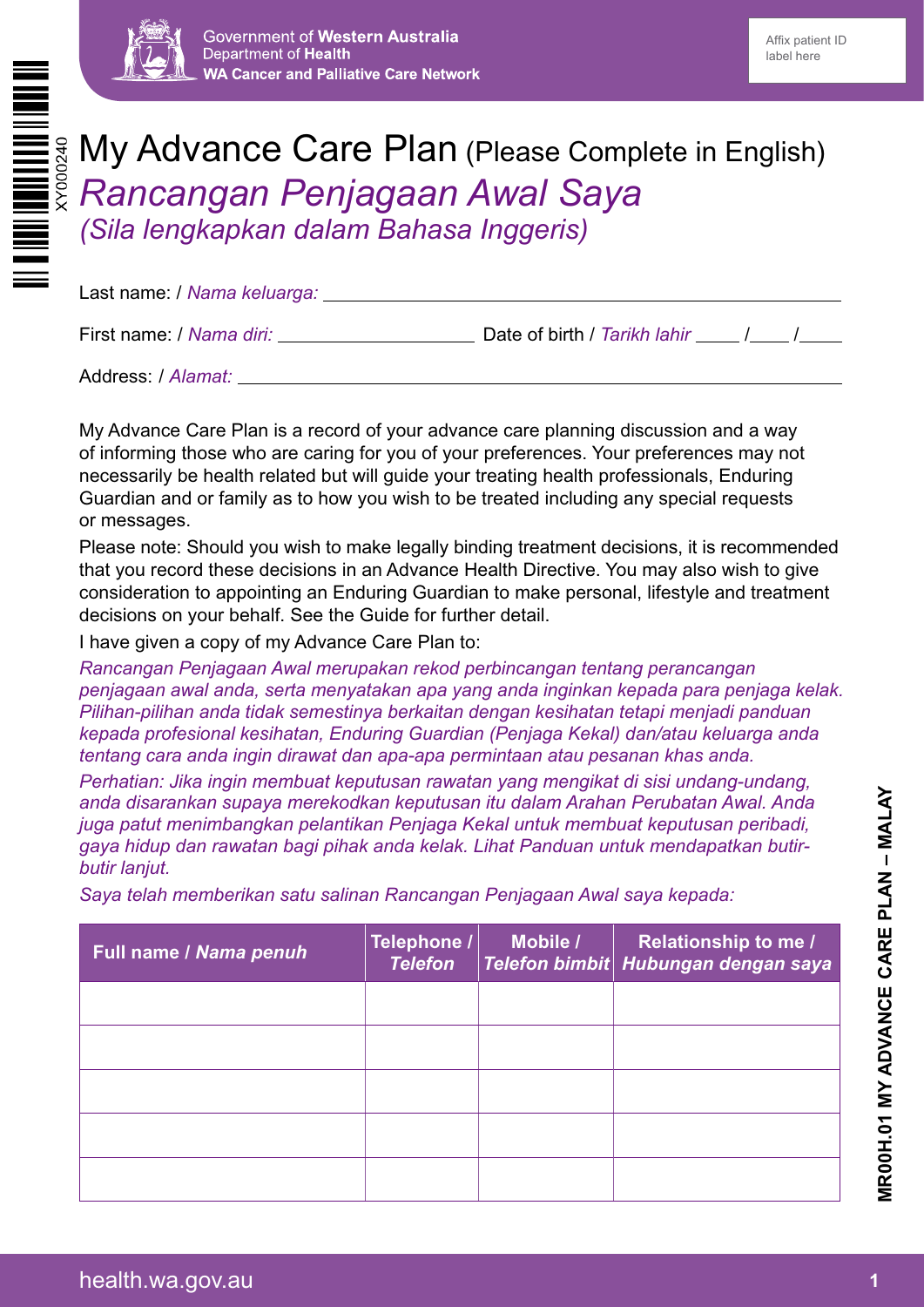# **I have completed one or more of the following:** *Saya telah melengkapkan satu atau lebih dokumen berikut:*

|                       | <b>Advance Health Directive</b> |
|-----------------------|---------------------------------|
| Arahan Perubatan Awal |                                 |

Yes/No (please circle) *Arahan Perubatan Awal Ya/Tidak (sila bulatkan)*

I have stored a copy at: / *Saya telah menyimpan satu salinan di:*

A copy can also be obtained from:/ *Satu salinan juga boleh didapati daripada:*

Name: / *Nama:*

Telephone: / *Telefon:*

#### **Enduring Power of Guardianship Yes/No (please circle)** *Surat Kuasa Penjagaan Kekal Ya/Tidak (sila bulatkan)*

I have stored a copy at: / *Saya telah menyimpan satu salinan di:*

A copy can also be obtained from:/ *Satu salinan juga boleh didapati daripada:*

Name: / *Nama:*

Telephone: / *Telefon:*

#### **Enduring Power of Attorney Manufary Manufary Yes/No (please circle)** *Surat Kuasa Wakil Kekal Ya/Tidak (sila bulatkan)*

I have stored a copy at: / *Saya telah menyimpan satu salinan di:*

A copy can also be obtained from:/ *Satu salinan juga boleh didapati daripada:*

Name: / *Nama:*

Telephone: / *Telefon:*

**Will Yes/No (please circle)** *Wasiat Ya/Tidak (sila bulatkan)*

I have stored a copy at: / *Saya telah menyimpan satu salinan di:*

A copy can also be obtained from:/ *Satu salinan juga boleh didapati daripada:*

Name: / *Nama:*

Telephone: / *Telefon:*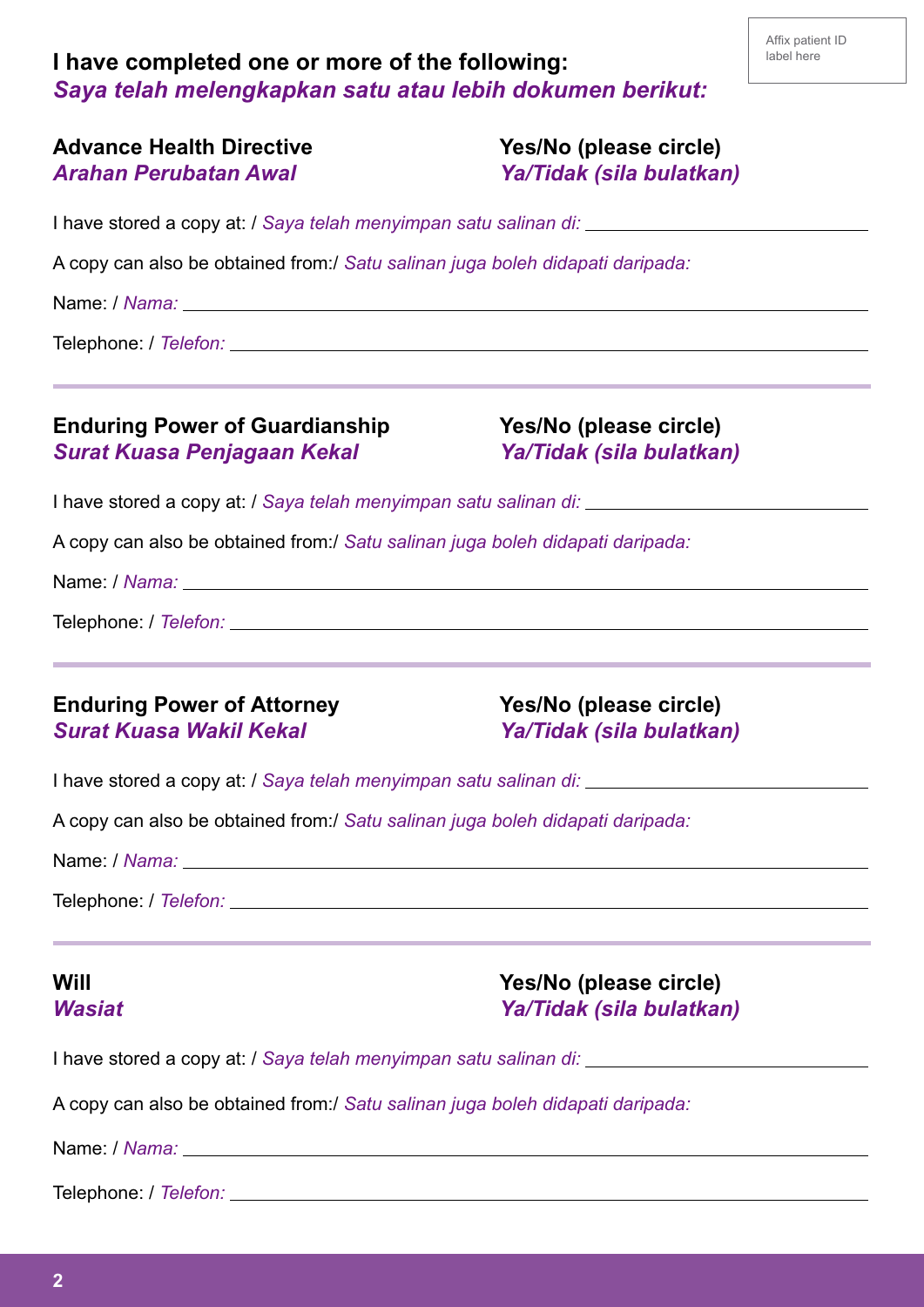#### **Preferences for my future care**

L

 $\overline{a}$ 

 $\overline{a}$ 

 $\overline{a}$ 

 $\overline{a}$ 

 $\overline{a}$ 

 $\overline{a}$ 

These are my preferences, in relation to my future care. Please refer to the *Advance Care Planning Guide for Patients*.

# *Apa yang saya inginkan bagi penjagaan saya pada masa akan datang*

*Berikut ini adalah apa yang saya inginkan, berkaitan penjagaan saya pada masa akan datang. Sila rujuk Panduan Perancangan Penjagaan Awal untuk Pesakit.*

Other outcomes of the Advance Care Planning conversation:

For example, you may have considered completing other relevant legal documents such as an Advance Health Directive or Enduring Power of Guardianship or you may have decided to become an organ donor.

*Keputusan lain hasil perbincangan tentang Perancangan Penjagaan Awal:*

*Sebagai contoh, anda mungkin telah menimbangkan untuk melengkapkan dokumen undangundang lain yang relevan, misalnya Arahan Perubatan Awal atau Surat Kuasa Penjagaan Kekal, atau anda telah membuat keputusan untuk menjadi penderma organ.*

| <b>Outcome / Keputusan</b> | <b>Description / Keterangan</b> |
|----------------------------|---------------------------------|
|                            |                                 |
|                            |                                 |
|                            |                                 |
|                            |                                 |
|                            |                                 |
|                            |                                 |
|                            |                                 |
|                            |                                 |